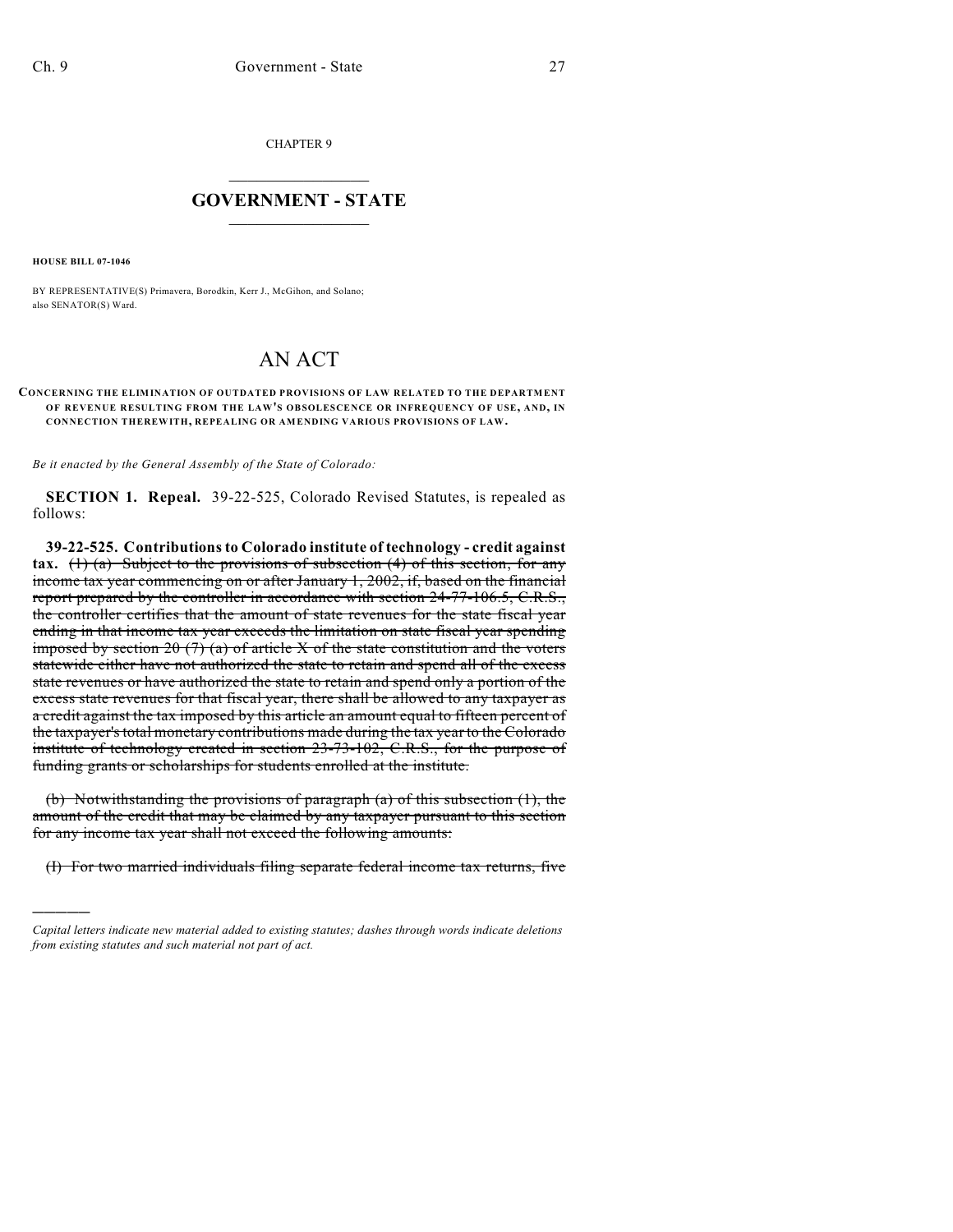thousand dollars per individual per income tax year;

(II) For an individual filing a single federal income tax return, for two individuals filing a joint federal income tax return, and for a single corporation subject to the provisions of part 3 of this article, ten thousand dollars per income tax year;

(III) For a controlled group of corporations, as defined in 26 U.S.C. sec. 1563 (a), ten thousand dollars for the entire affiliated group per income tax year;

(IV) For qualified subchapter S corporations and subsidiaries of said corporations, and for all limited liability companies related by at least eighty percent ownership, ten thousand dollars for all such related corporations or companies per income tax year; and

(V) For all entities electing pass-through entity status for federal income tax purposes, ten thousand dollars per income tax year for each entity that passes the credit through to a partner or shareholder subject to income tax, and the amount of the credit allowed pursuant to this section shall be allocated to the entity's partners or shareholders in proportion to the partners' or shareholders' distributive shares of income from such entity.

(c) The Colorado institute of technology created in section 23-73-102, C.R.S., shall issue a certificate to any taxpayer who makes a contribution for the institute showing the amount of the contribution and shall provide a list of all certifications issued to taxpayers, including the amount of the contribution by the taxpayer, to the department of revenue monthly on the first day of the month following the issuance of the certification. Any taxpayer claiming the credit authorized by this section shall submit the certificate issued by the institute to the department with the taxpayer's income tax return.

(2) The credit allowed by this section for any income tax year shall not exceed the taxpayer's actual tax liability for such income tax year. Any amount of the credit in excess of the taxpayer's income tax liability shall not be carried forward and shall not be refunded to the taxpayer.

(3) Any credit allowed for any given income tax year pursuant to this section shall be published in rules promulgated by the executive director in accordance with article 4 of title 24, C.R.S., and shall be included in income tax forms for that income tax year.

(4) (a) (Deleted by amendment, L. 2002, p. 227, § 1, effective April 5, 2002.)

(b) If, based on the financial report prepared by the controller in accordance with section 24-77-106.5, C.R.S., the controller certifies that the amount of state revenues for any state fiscal year commencing on or after July 1, 2001, exceeds the limitation on state fiscal year spending imposed by section 20  $(7)$  (a) of article X of the state constitution for that fiscal year by less than three hundred fifty million dollars, as adjusted pursuant to paragraph (c) of this subsection (4), then the credit authorized by subsection (1) of this section shall not be allowed for the income tax year in which said state fiscal year ended.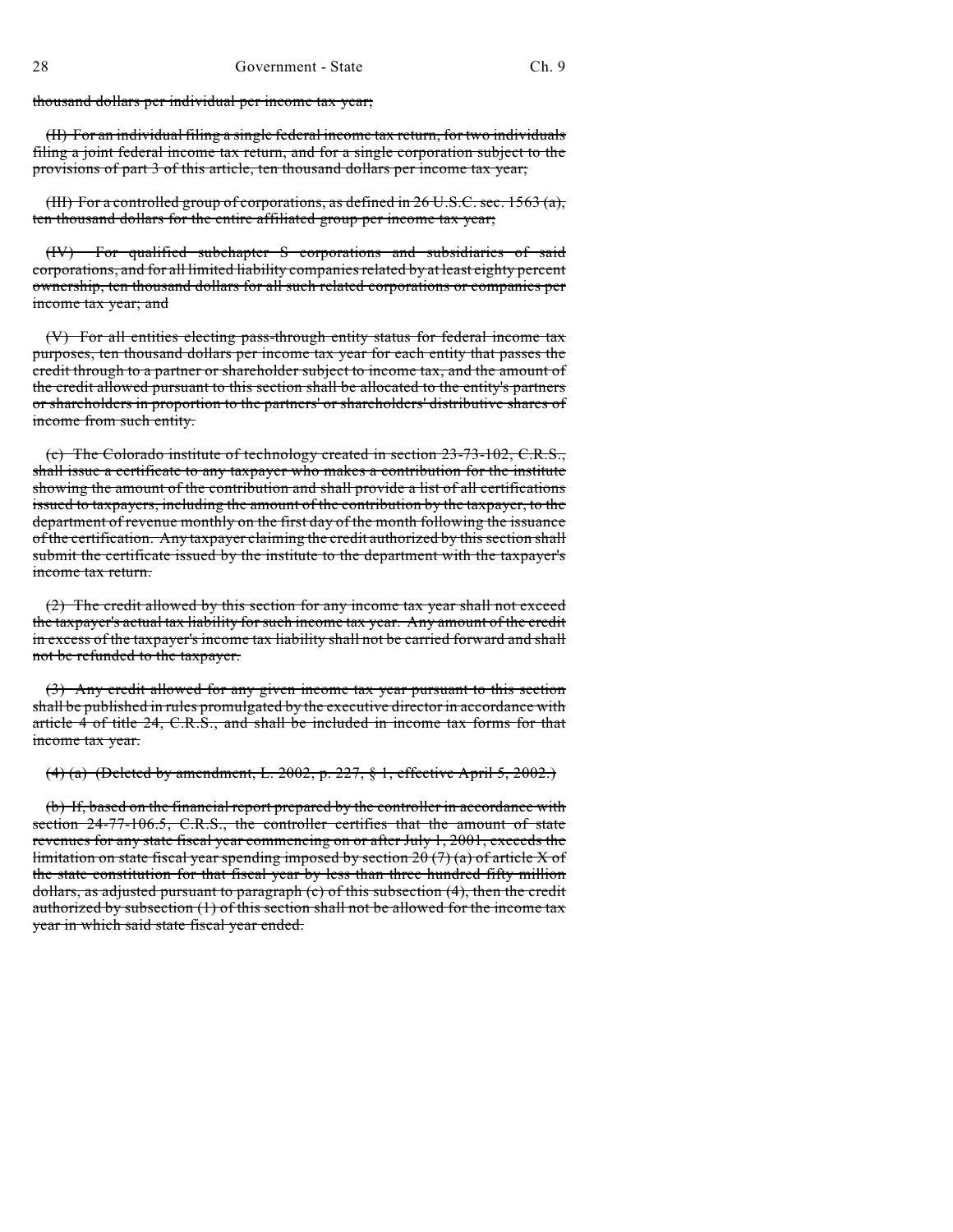(c) (I) No later than October 1 of any given calendar year commencing on or after January 1, 2002, the executive director of the department of revenue shall annually adjust the dollar amount specified in paragraph (b) of this subsection (4) to reflect the rate of growth of Colorado personal income for the calendar year immediately preceding the calendar year in which such adjustment is made. For purposes of this subparagraph (I), "the rate of growth of Colorado personal income" means the percentage change between the most recent published annual estimate of total personal income for Colorado, as defined and officially reported by the bureau of economic analysis in the United States department of commerce for the calendar year immediately preceding the calendar year in which the adjustment is made and the most recent published annual estimate of total personal income for Colorado, as defined and officially reported by the bureau of economic analysis in the United States department of commerce for the calendar year prior to the calendar year immediately preceding the calendar year in which the adjustment is made.

(II) Upon calculating the adjustment of said dollar amount in accordance with subparagraph (I) of this paragraph (c), the executive director shall notify in writing the executive committee of the legislative council created pursuant to section 2-3-301 (1), C.R.S., of the adjusted dollar amount and the basis for the adjustment. Such written notification shall be given within five working days after such calculation is completed, but such written notification shall be given no later than October 1 of the calendar year.

(III) It is the function of the executive committee of the legislative council to review and approve or disapprove such adjustment of said dollar amount within twenty days after receipt of such written notification from the executive director. Any adjustment that is not approved or disapproved by the executive committee within said twenty days shall be automatically approved; except that, if within said twenty days the executive committee schedules a hearing on such adjustment, such automatic approval shall not occur unless the executive committee does not approve or disapprove such adjustment after the conclusion of such hearing. Any hearing conducted by the executive committee pursuant to this subparagraph (III) shall be concluded no later than twenty-five days after receipt of such written notification from the executive director.

(IV) (A) If the executive committee of the legislative council disapproves any adjustment of said dollar amount calculated by the executive director pursuant to this paragraph (c), the executive committee shall specify such adjusted dollar amount to be utilized by the executive director. Any adjusted dollar amount specified by the executive committee pursuant to this sub-subparagraph (A) shall be calculated in accordance with the provisions of this paragraph (c).

(B) For the purpose of determining whether the credit authorized by subsection (1) of this section is to be allowed for any given income tax year, the executive director shall not utilize any adjusted dollar amount that has not been approved pursuant to subparagraph (III) of this paragraph (c) or otherwise specified pursuant to sub-subparagraph (A) of this subparagraph (IV).

(5) If one or more ballot questions are submitted to the voters at a statewide election to be held in November of any calendar year commencing on or after January 1, 2001, that seek authorization for the state to retain and spend all of the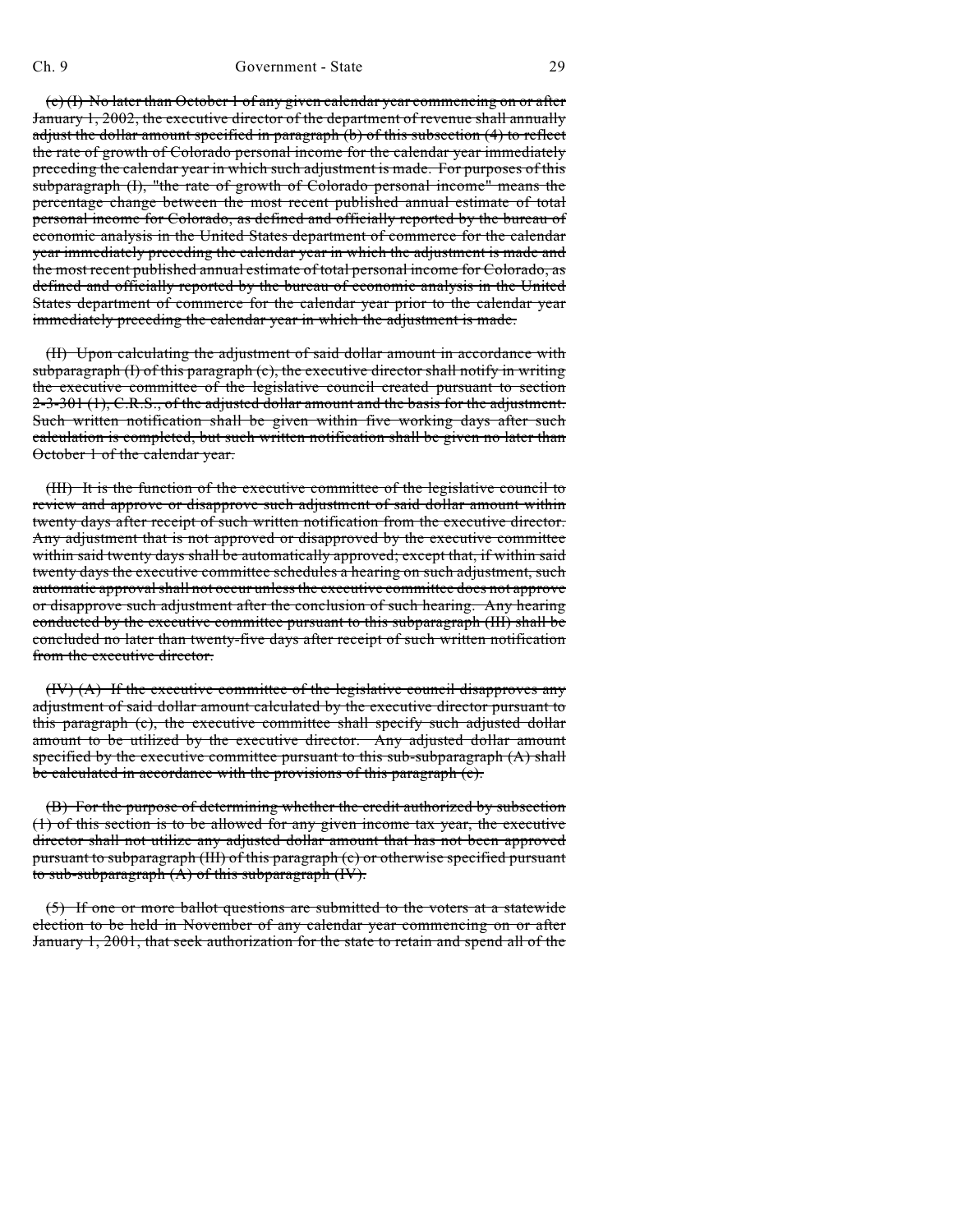amount of excess state revenues for the state fiscal year ending during said calendar year, the executive director shall not determine whether the credit authorized by subsection (1) of this section shall be allowed and shall not promulgate rules containing said credit until the impact of the results of said election on the amount of the excess state revenues to be refunded is ascertained.

(6) The general assembly finds and declares that the income tax credit authorized by this section is a reasonable method of refunding a portion of the excess state revenues required to be refunded in accordance with section 20 (7) (d) of article X of the state constitution.

**SECTION 2.** 42-1-208, Colorado Revised Statutes, is amended to read:

**42-1-208. Information on accidents - published.** The department shall receive accident reports required to be made by law and shall tabulate and analyze such reports and publish annually, or at more frequent intervals, statistical information based thereon as to the number, cause, and location of highway accidents. THE STATISTICAL INFORMATION SHALL BE ISSUED IN ACCORDANCE WITH THE PROVISIONS OF SECTION 24-1-136, C.R.S.

**SECTION 3. Repeal.** 42-1-209, Colorado Revised Statutes, is repealed as follows:

**42-1-209. Copies of law published.** The executive director of the department shall make available to vehicle owners and the general public copies or digests of the provisions of articles 1 to 4 of this title to the extent necessary to the enforcement of said articles. Such copies or digests of the law, and any other materials circulated in quantity outside the executive branch, including those materials specified in section 42-1-208 and section 42-4-1611, shall be issued in accordance with the provisions of section 24-1-136, C.R.S.

**SECTION 4. Repeal.** 42-1-218, Colorado Revised Statutes, is repealed as follows:

**42-1-218. Revocations and suspensions of licenses published.** The department, as often as practicable, but at least once a month, shall either publish or post upon public bulletin boards in each of its offices a record of suspensions and revocations of drivers' licenses and shall furnish copies of such records to the police departments and sheriffs' offices throughout the state.

**SECTION 5.** 42-3-116 (4) (a), Colorado Revised Statutes, is amended to read:

**42-3-116. Manufacturers or dealers.** (4) (a) Any dealer in motor vehicles, trailers, or semitrailers or any holder of a valid state garage license doing work for such dealer involving the repairing, painting, upholstering, polishing, or the performing of similar types of work may operate, move, or transport a vehicle owned by such dealer on the streets and highways of this state without registering such vehicle and without an attached numbered plate if there is displayed on such vehicle a depot tag issued by the department. Such tag may be purchased from the department for a fee of five dollars. Such tags shall only be used for moving authorized vehicles for purposes of testing, repairs, or transporting them from the